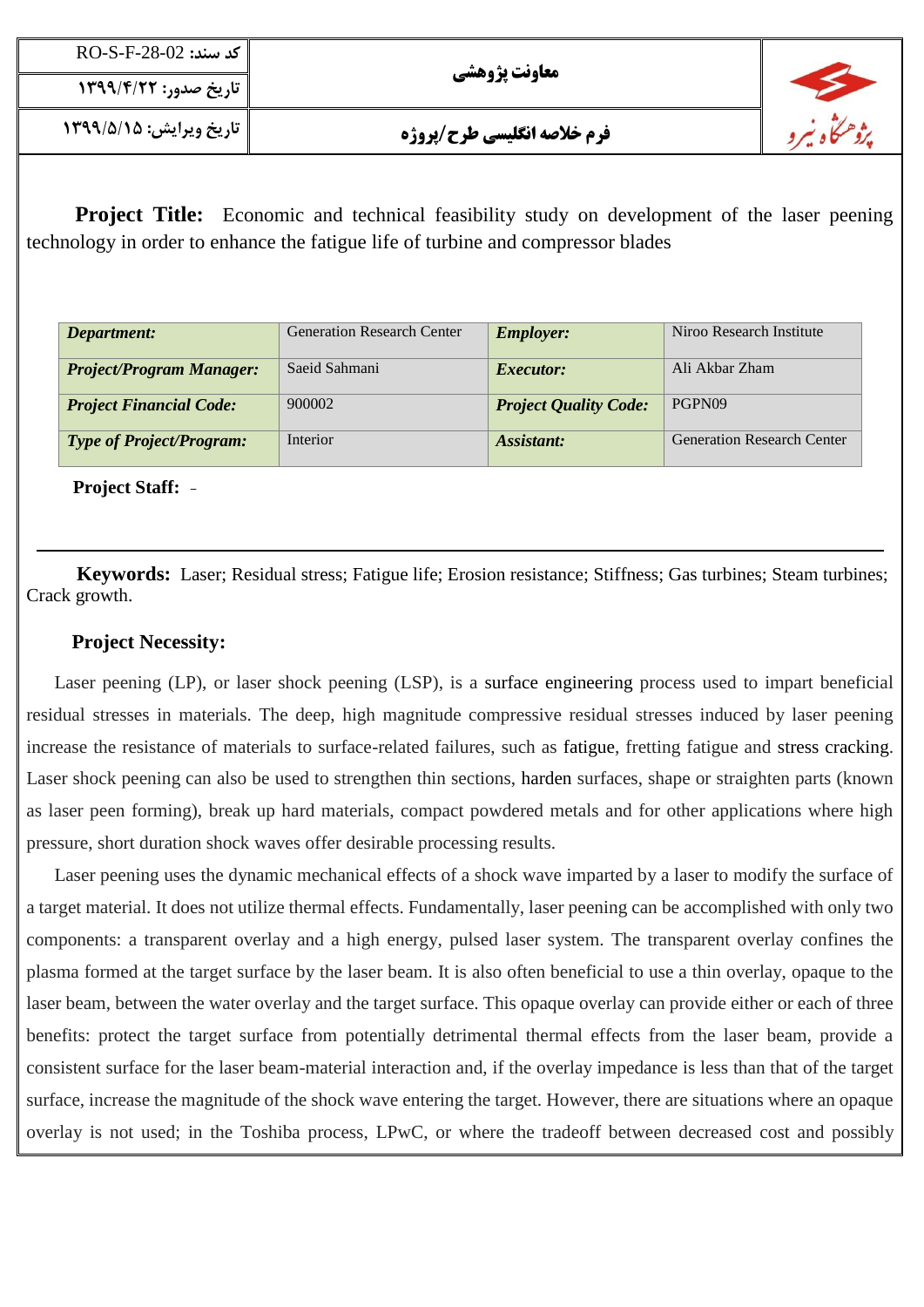somewhat lowered surface residual stress allows superficial grinding or honing after laser peening to remove the thin thermally effected layer.

#### **Project Goals:**

Fatigue of different components may cause to make significant repair cost. Two parameters including temperature and corrosion together with passing time play essential roles in mechanical fractures. The final reason of the most fractures is that a crack grows to such a level which the remained material cannot withstand the applied load and resultant stresses. In order to prevent such condition, one solution is to change the cracked component with a new one, but it takes a lot of time as well as cost. Another solution is to reduce the value of applied load, but this solution is impossible in the most cases. An efficient solution is to postpone the crack growth or to stop it, completely.

 The mechanical components of power plant turbines are under hard work conditions. On the other hand, due to the vibrations of all system, the applied load varies with time. Therefore, the mechanical and thermal fatigue fractures, fretting fatigue fractures, and fatigue crack growth are common in these components. In recent years, several researchers have been tried to employ different methods in order to enhance the fatigue life of these components. The compressive residual surface stress has demonstrated a good effect for this purpose. The laser peening technology is one of the newest technique in this field which has the capability to create accurate compressive residual stress on the free surface of a component which leads to enhance its mechanical properties.

### **Abstract:**

During the last four decades, the laser-based technologies have been developed continuously in Iran. On the other hand, the 21<sup>th</sup> century is known as century of laser and photonic, that is not passed more than 20 years. Accordingly, laser and photonic are key technologies which can increase the ability of an industry. Nowadays, different products using laser equipment have been introduced.

 On the other hand, the fracture phenomenon due to fatigue cracks, corrosion cracks, and fretting loads is an important reason of the collapse of components subjected to cyclic loading condition such as power plant structures. Various methods have been employed to increase the fatigue life of such components. One of the technologies to accomplish this purpose is the mechanical surface treatment technology which includes different methods. The base of this technology is to create a layer of compressive residual stress on the free surface of the component.

 In this project, the technical and economic feasibilities of the laser peening technology for using in power plant industry are studied in order to know a way to reduce the cost of repair and maintain.

### **Steps and Methodologies:**

- Study on the laser device using for laser peening technique
- Study on the residuual stress created via the laser peening technology
- Study on the effec of laser peening on mechanical properties of materials